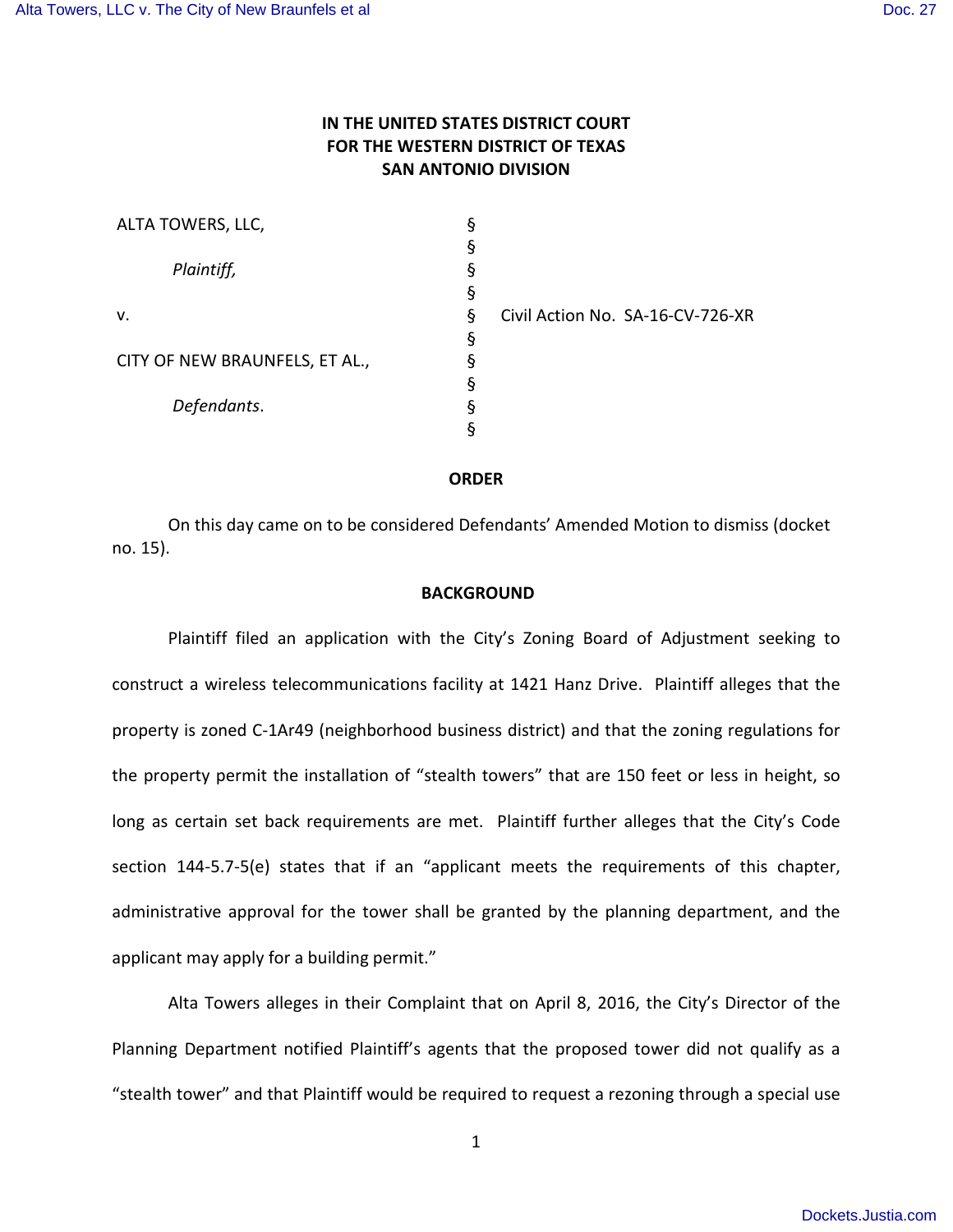permit. In response to this development, Plaintiff alleges that the tower was redesigned as a "stealth" flagpole, which included a flag of the United States. Plaintiff alleges that this new design was submitted to the City, along with information indicating that the City had previously approved two other 150 feet flagpole "stealth" towers.

Plaintiff complains that notwithstanding their new design, Defendants denied the amended application on April 19, 2016 stating the tower did not qualify as a "stealth tower" and it did not "blend into its contextual surrounding" and would "dominate the skyline of the immediate vicinity and be visible" to nearby residents."

Plaintiffs complain that the City's code does not provide for a definition of a stealth tower, that the City has previously granted other similar flagpole designs and the denial of the amended application is erroneous and unsupported by the record.

On May 20, 2016, Plaintiff filed an appeal of the denial to the Zoning Board of Adjustment (ZBA). A public hearing was held on June 23, and the ZBA affirmed denial on June 28.

Thereafter, Plaintiff filed its Complaint in this federal district court pursuant to 47 U.S.C.  $§332(c)(7).$ 

Alta Towers alleges that the denial of the application was not supported by substantial evidence and "unreasonably discriminates among providers of functionally equivalent services, and it effectively prohibits personal wireless service in the vicinity of the proposed facility." Plaintiff alleges that the denial violates the Federal Communications Act, 47 U.S.C. §332(c)(7)<sup>[1](#page-1-0)</sup>. Plaintiff seeks an injunction ordering the City to grant the application.

 $\overline{a}$ 

<span id="page-1-0"></span> $1''$ (7) Preservation of local zoning authority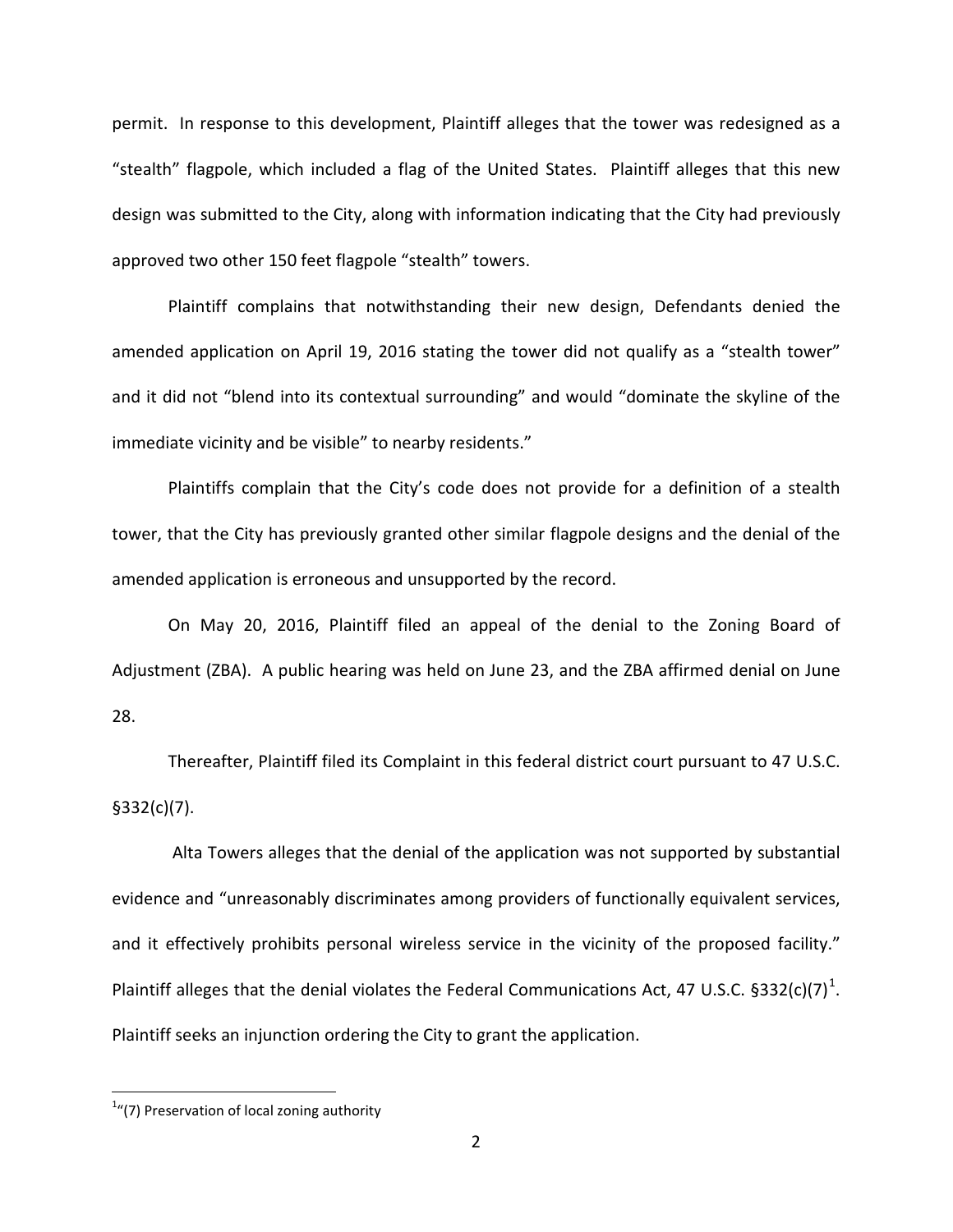## **Defendants' Amended Motion to Dismiss**

Defendants argue that Plaintiff has failed to exhaust its administrative remedies, arguing

that a claim under the Federal Communications Act cannot be brought until there has been a

final action by the City. Defendants contend that although Alta Towers filed an appeal with the

ZBA, Texas law provides for a second administrative appeal under Texas Local Gov't Code

section [2](#page-2-0)11.011.<sup>2</sup> Inasmuch as Plaintiff has not filed a petition in the state district court and

1

(iv) No State or local government or instrumentality thereof may regulate the placement, construction, and modification of personal wireless service facilities on the basis of the environmental effects of radio frequency emissions to the extent that such facilities comply with the Commission's regulations concerning such emissions. (v) Any person adversely affected by any final action or failure to act by a State or local government or any instrumentality thereof that is inconsistent with this subparagraph may, within 30 days after such action or failure to act, commence an action in any court of competent jurisdiction. The court shall hear and decide such action on an expedited basis. Any person adversely affected by an act or failure to act by a State or local government or any instrumentality thereof that is inconsistent with clause (iv) may petition the Commission for relief."47 U.S.C.A. § 332.

<span id="page-2-0"></span> $2^{\alpha}$ (a) Any of the following persons may present to a district court, county court, or county court at law a verified petition stating that the decision of the board of adjustment is illegal in whole or in part and specifying the grounds of the illegality:

(1) a person aggrieved by a decision of the board;

(2) a taxpayer; or

(3) an officer, department, board, or bureau of the municipality.

(b) The petition must be presented within 10 days after the date the decision is filed in the board's office. (c) On the presentation of the petition, the court may grant a writ of certiorari directed to the board to review the board's decision. The writ must indicate the time by which the board's return must be made and served on the petitioner's attorney, which must be after 10 days and may be extended by the court. Granting of the writ does not stay the proceedings on the decision under appeal, but on application and after notice to the board the court may grant a restraining order if due cause is shown.

<sup>(</sup>A) General authority

Except as provided in this paragraph, nothing in this chapter shall limit or affect the authority of a State or local government or instrumentality thereof over decisions regarding the placement, construction, and modification of personal wireless service facilities.

<sup>(</sup>B) Limitations

<sup>(</sup>i) The regulation of the placement, construction, and modification of personal wireless service facilities by any State or local government or instrumentality thereof—

<sup>(</sup>I) shall not unreasonably discriminate among providers of functionally equivalent services; and

<sup>(</sup>II) shall not prohibit or have the effect of prohibiting the provision of personal wireless services.

<sup>(</sup>ii) A State or local government or instrumentality thereof shall act on any request for authorization to place, construct, or modify personal wireless service facilities within a reasonable period of time after the request is duly filed with such government or instrumentality, taking into account the nature and scope of such request. (iii) Any decision by a State or local government or instrumentality thereof to deny a request to place, construct, or modify personal wireless service facilities shall be in writing and supported by substantial evidence contained in a written record.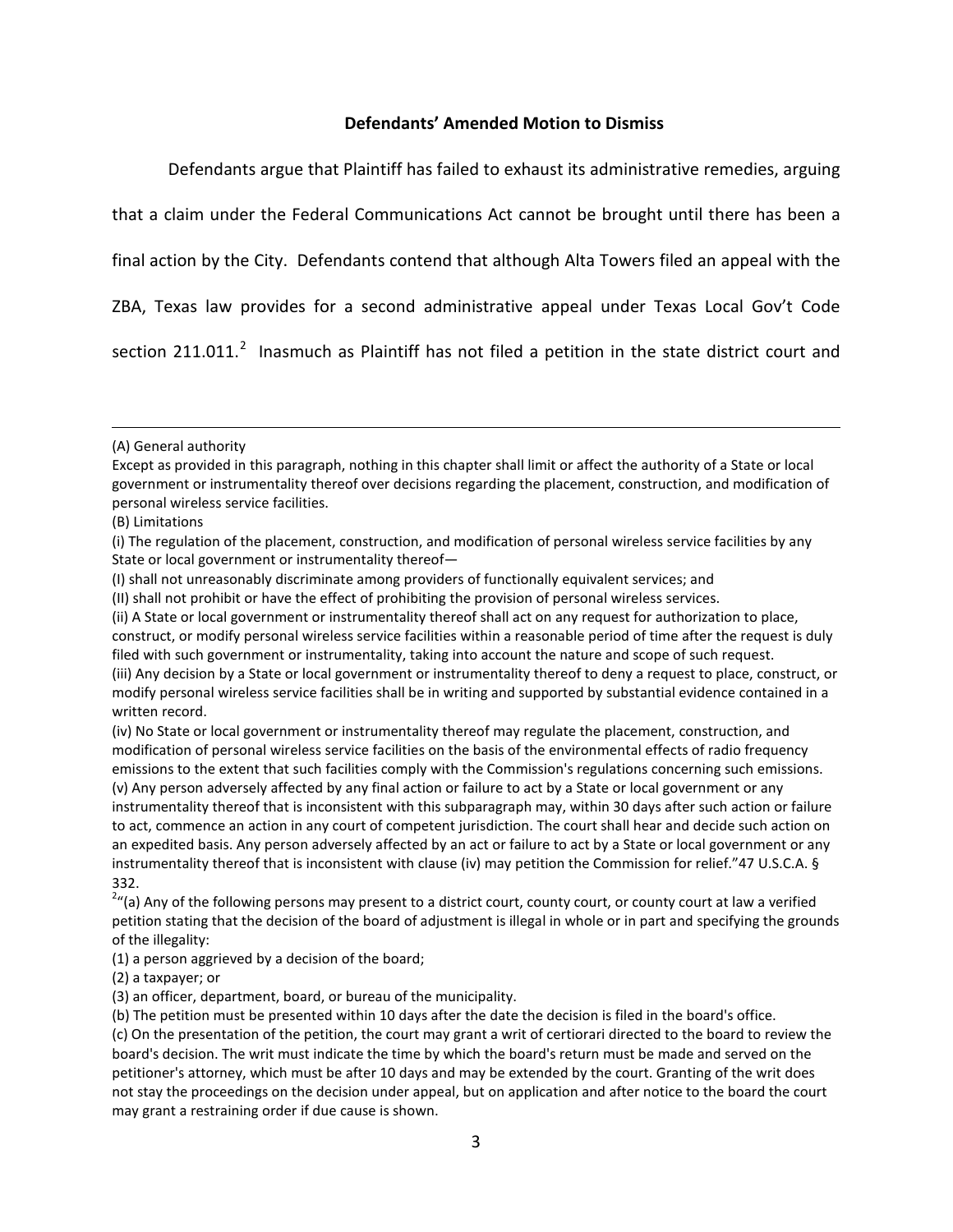completed that proceeding, Defendants argue that there has been no final action upon which Defendants can now proceed in this federal district court.

### **Analysis**

The Defendants argue that no final action is present in this case because the Local Government Code section 211.011 is part of the administrative process which must be exhausted before this TCA action may be brought in this federal court. This Court rejects this argument.

Defendants argue that under section 211.011 a "return" is somehow different than the original record. They argue that in response to any petition filed in the state district court for a writ of certiorari, "the ZBA would have the right to formulate<sup>[3](#page-3-0)</sup> and file a 'return' with the state district court that would disclose the pertinent and material facts which show the grounds of the ZBA's decision under appeal." Tex. Loc. Gov't Code § 211.011(d). Thus, the ZBA has not rendered its last word, and this Court cannot review the sufficiency of the ZBA's written record." Docket no. 15 at p.4.

l

<sup>(</sup>d) The board's return must be verified and must concisely state any pertinent and material facts that show the grounds of the decision under appeal. The board is not required to return the original documents on which the board acted but may return certified or sworn copies of the documents or parts of the documents as required by the writ.

<sup>(</sup>e) If at the hearing the court determines that testimony is necessary for the proper disposition of the matter, it may take evidence or appoint a referee to take evidence as directed. The referee shall report the evidence to the court with the referee's findings of fact and conclusions of law. The referee's report constitutes a part of the proceedings on which the court shall make its decision.

<sup>(</sup>f) The court may reverse or affirm, in whole or in part, or modify the decision that is appealed. Costs may not be assessed against the board unless the court determines that the board acted with gross negligence, in bad faith, or with malice in making its decision.

<sup>(</sup>g) The court may not apply a different standard of review to a decision of a board of adjustment that is composed of members of the governing body of the municipality under Section 211.008(g) than is applied to a decision of a board of adjustment that does not contain members of the governing body of a municipality." Tex. Loc. Gov't Code Ann. § 211.011.

<span id="page-3-0"></span> $3$  Defendants argue that they "might opt to file a verified return that defends their decision but that significantly alters or supplements their current written record." Docket no. 15 at p. 6.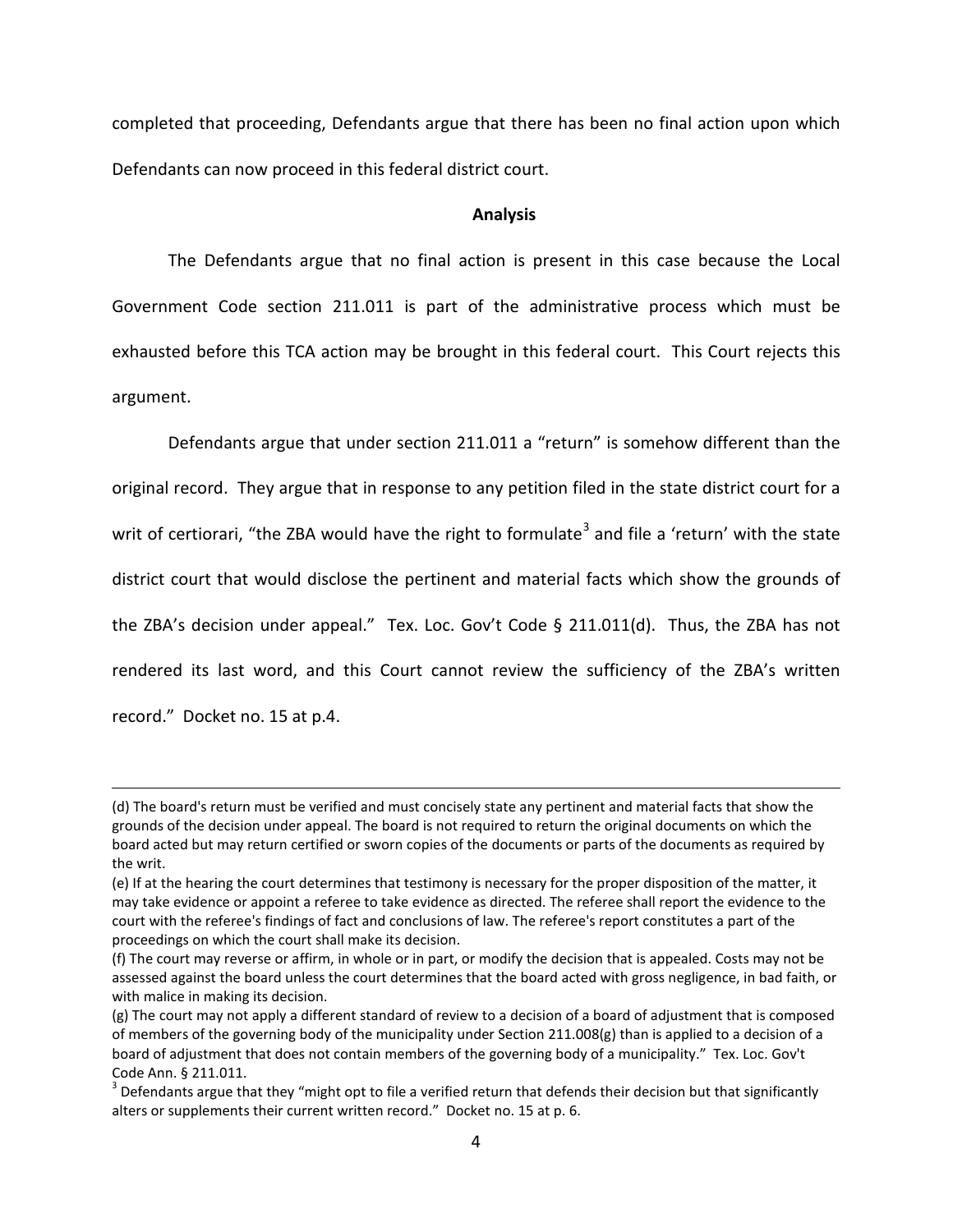Defendants' argument is misplaced. The record of its decision is "otherwise known as a return." See *City of San Antonio Bd. of Adjustment v. Reilly*, 429 S.W.3d 707, 710 (Tex. App. – San Antonio 2014, no pet.). The return is not the original record which now the ZBA somehow gets to augment or edit. It is the final decision. This makes sense in the scheme laid out in Local Government Code section 211. The state district court "sits only as a court of review, and the only question before it is the legality of the [board of adjustment] order." *Bd. of Adjustment for City of San Antonio v. Kennedy*, 410 S.W.3d 31, 34–35 (Tex. App. – San Antonio 2013, pet. denied). The state court does "not put itself in the position of the board and substitute its findings for those of the board." *Id*.

Defendants' arguments that "new" evidence may be heard by the state trial court and the ZBA gets to alter its reasoning in light thereof is novel. Based upon section 211.011(e), the state district court may "take evidence or appoint a referee to take evidence as directed." Further, if the state district court appoints a referee, the "referee shall report the evidence to the court with the referee's findings of fact and conclusions of law. The referee's report constitutes a part of the proceedings on which the court shall make its decision."

Texas caselaw interpreting section 211, however, makes clear that the judicial review is not a trial de novo where facts are established. Rather, the state district court must only answer a question of law, i.e., whether the Board of Adjustment abused its discretion. See *Bd. of Adjustment of City of Corpus Christi v. Flores*, 860 S.W.2d 622, 625 (Tex. App. – Corpus Christi 1993, writ denied). Although during its review the state district court considers the original papers before the Board, as well as evidence introduced before the state court proceeding, it is

5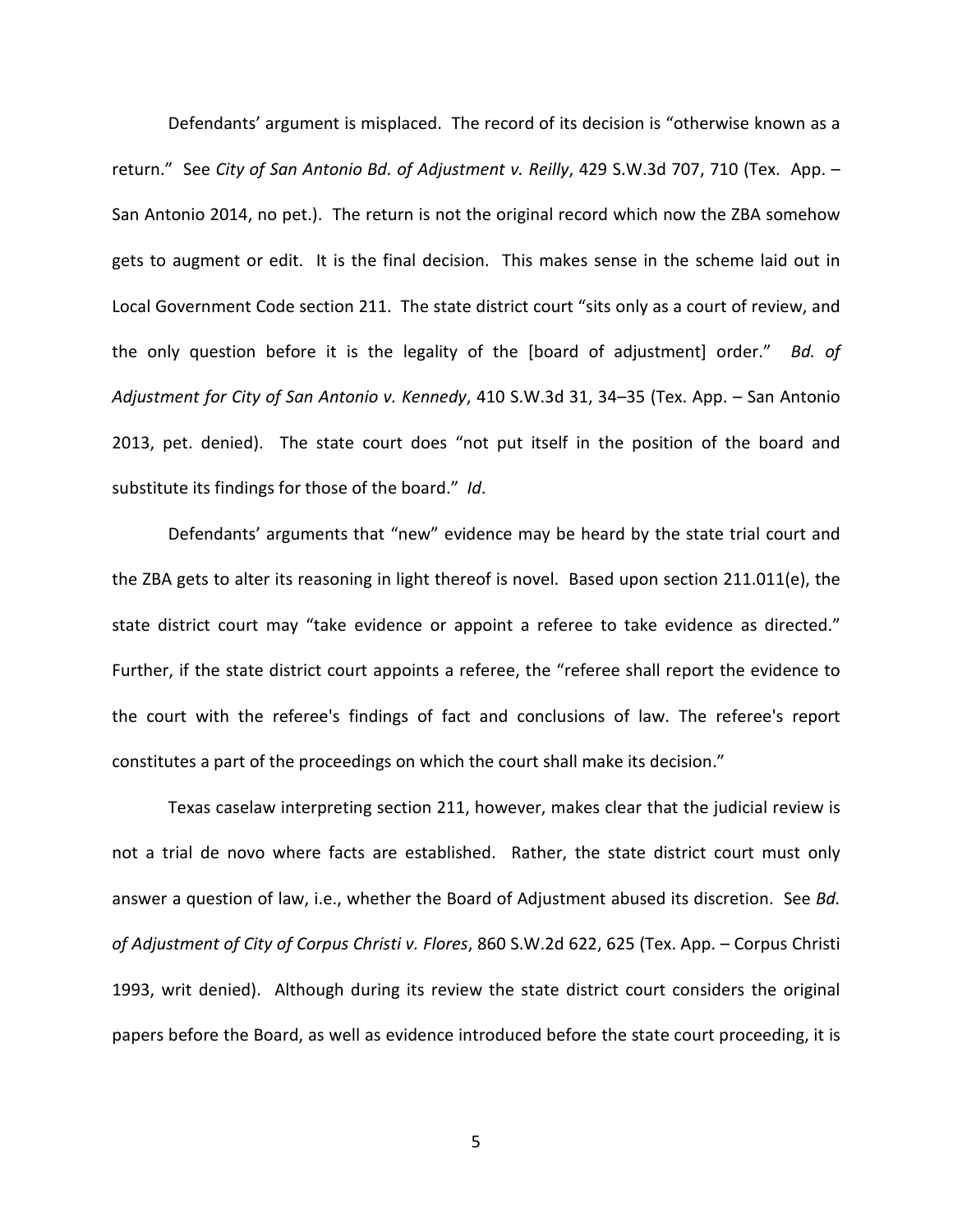only receiving this evidence to establish whether the Board abused its discretion. This scheme does not alter the fact that once the ZBA issued its denial that was its final action.

Defendants' reliance upon *Global Tower Assets, LLC v. Town of Rome*, 810 F.3d 77 (1st Cir. 2016) is also misplaced. In that case the First Circuit noted that the denial of a permit by the zoning board was not final because the decision was still subject to an appeal to an *administrative* Board of Appeals. It was the "prospect of relief via administrative (rather than judicial) appeal that grounds the contention that there has not yet been a 'final administrative action.'" *Id*. at 83. Indeed, in the context of the same procedural posture here – final action by the ZBA and appeal to a judicial court, the First Circuit rejected the arguments advanced by Defendants here. See *Omnipoint Holdings, Inc. v. City of Cranston*, 586 F.3d 38, 47 (1st Cir. 2009) ("a zoning board's decision is a final action and Omnipoint did not need to seek judicial review under state law of that board decision.").

The legislative history of the Federal Communications Act defines "final action" as a "final administrative action at the State or local government level so that a party can commence action under [the Act] rather than waiting for the exhaustion of any independent State court remedy otherwise required." H.R. Conf. Rep. No. 104–458, at 209 (1996). In this case, it is undisputed that the New Braunfels ZBA is a local governmental body established pursuant to Local Gov't Code section 211.008. See City of New Braunfels, Code of Ordinances, section 144-2.2. Section 144-2.2-9 provides that any person aggrieved by a decision by the ZBA may file a petition in the state court. Accordingly, there are no other administrative processes that must be exhausted prior to the filing of a petition in the state courts. Defendants' reliance upon *Lamar Corp. v. City of Longview*, 270 S.W.3d 609 (Tex. App. – Texarkana 2008, no pet.)

6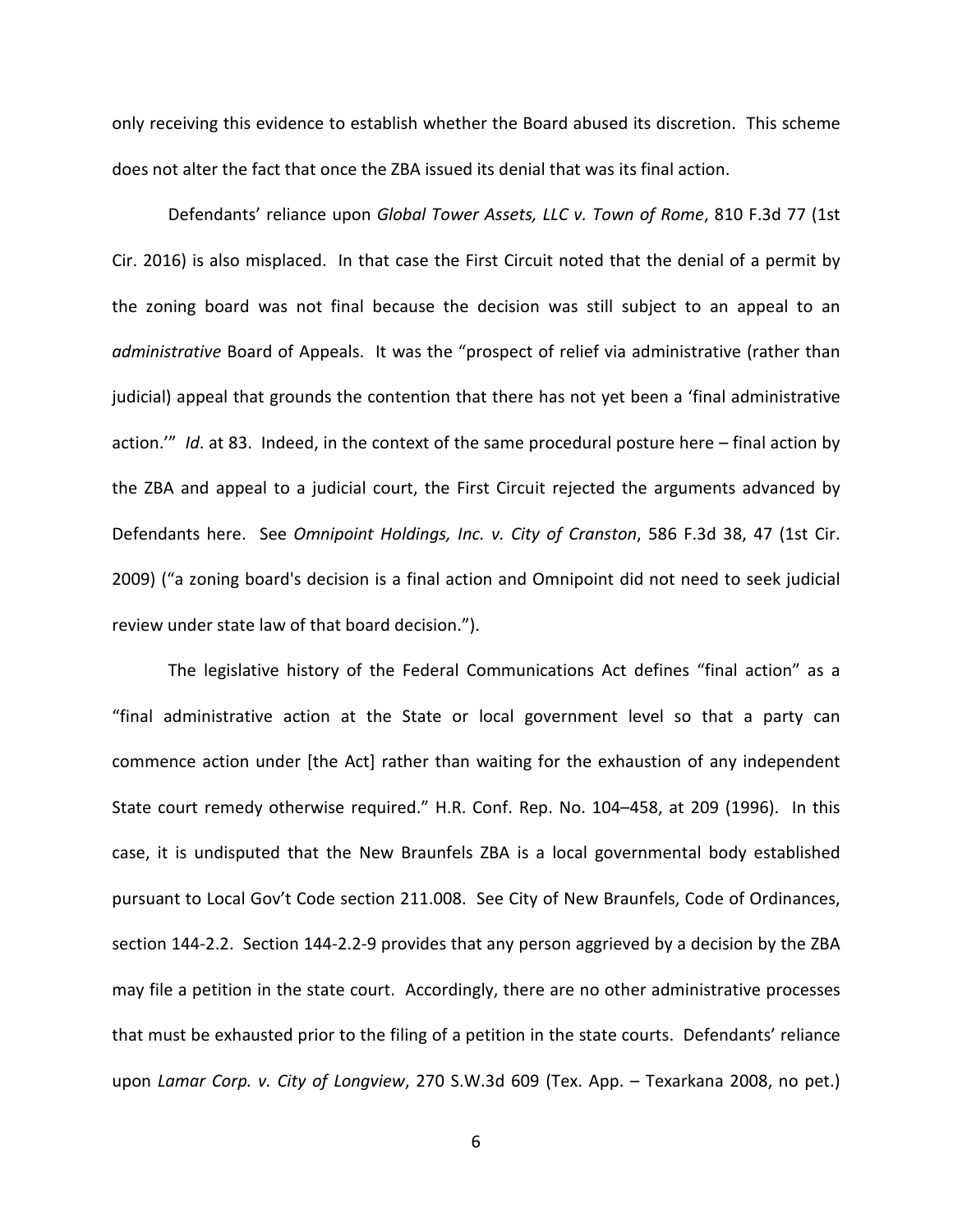also fails. That court merely held that the certiorari requirement of Tex. Local Gov't Code section 211 is an administrative remedy which must be exhausted before board decisions may be brought before the state district courts. *Id*. at 613. That decision did not address or control what was a final agency action for purposes of filing a complaint in federal court under the Federal Communications Act. Indeed, the *Lamar Corp*. court recognized that zoning boards of adjustment were recognized under Texas law as quasi-judicial bodies and the state district court sits only as a court of review by writ of certiorari. *Id. Lamar Corp*. supports the argument that the ZBA's decision is a final agency action.

Finally, Defendants rhetorically posit the following question: "Until the section 211.011 process is underway, there is not yet any such return. How, then, can this Court review the sufficiency of Defendants' written record under section 332(c)(7)(B)(iii)?"

Here is their answer. The Defendants issued a written decision on April 19, 2016 stating the proposed tower did not qualify as a "stealth tower," did not "blend into its contextual surrounding" and would "dominate the skyline of the immediate vicinity and be visible to nearby residents." This was the "final action." This "final action" will be reviewed for "substantial evidence." This reviewing court "must take into account contradictory evidence in the record," but not "re-weigh the evidence or substitute [its] judgment for the judgment of the local government*." U.S. Cellular Corp. v. City of Wichita Falls, Tex*., 364 F.3d 250, 256 (5th Cir. 2004). Substantial evidence review is therefore "highly deferential." *Id*.

"The plaintiff carries the burden of proving that no substantial evidence supports the local government's decision." *Id*. But, "In the context of the Telecommunications Act, the substantial evidence standard limits the types of reasons that a zoning authority may use to

7